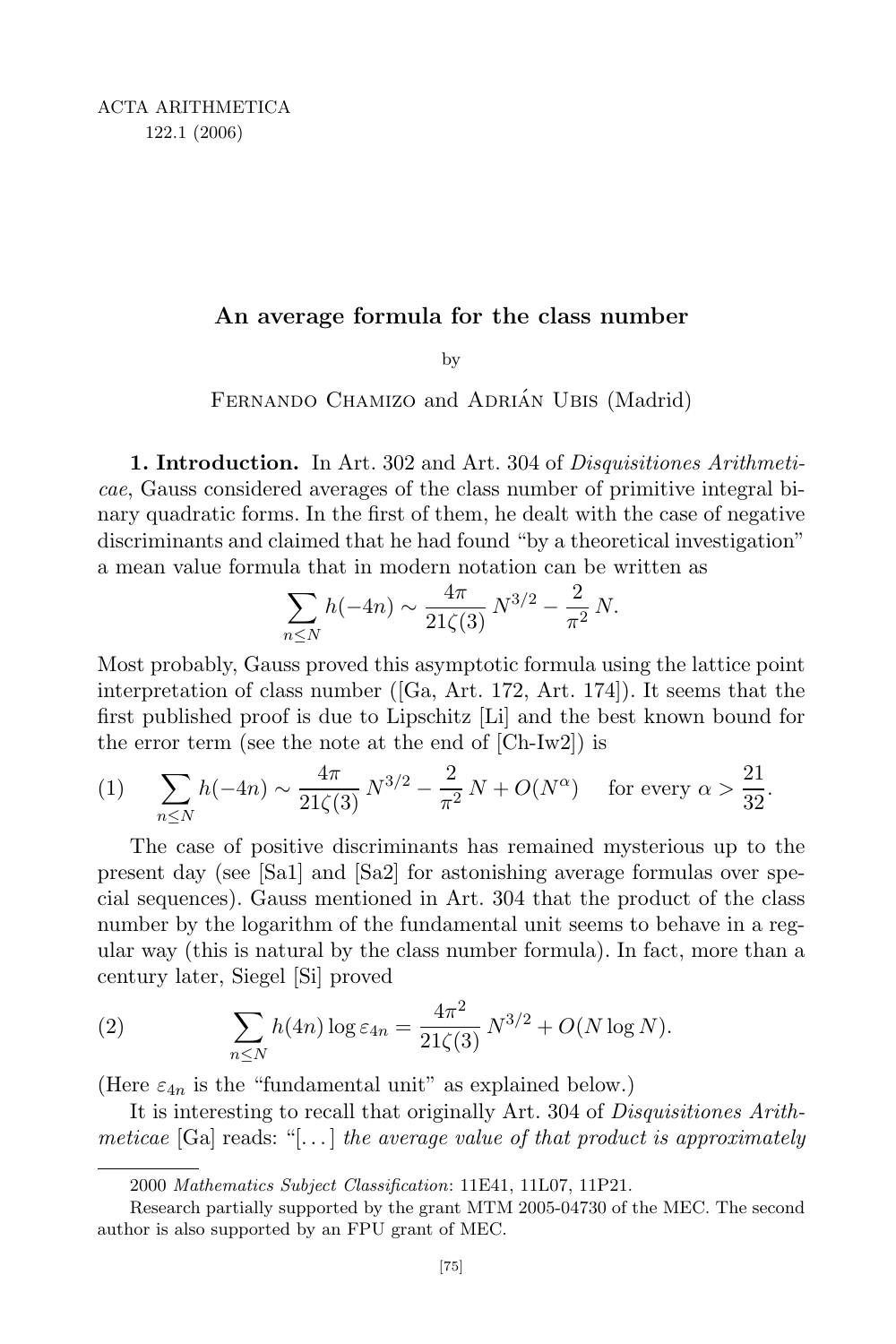expressed by a formula like  $m\sqrt{D} - n$ . However, we have not thus far been able to determine the values of the constant quantities m, n theoretically. If it is permissible to draw a conclusion from the comparison of some hundreds of determinants, m seems to be very nearly  $7/3$ ". This is not correct because the value of m corresponds to  $3/2$  of the coefficient in Siegel approximation (Gauss looked for m and n such that  $\sum (m\sqrt{D} - n) \sim \sum (h(4D)) \log \epsilon_{4D}$ , see Corollary 1.3), hence the actual value of m is  $2\pi^2/(7\zeta(3)) = 2.345...$ , so  $m - 7/3 \approx 0.01$ . On the other hand, the work of Shintani [Sh] shows that even the form of Gauss approximation is wrong because  $n$  should be replaced by n ′ log D. It is impressive that Gauss could extend his calculations to several hundreds, but it is not strange that in this range he could not distinguish a logarithm from a constant in an approximated formula.

The right value of  $m$  was given by Gauss in one of his handwritten notes (see [Ga, p. 462]). That note suggests he had a proof which "illustrates brilliantly many parts of higher Arithmetic and Analysis"; it is likely that he referred to a lattice point argument (cf. [Si]).

In this paper we are going to sharpen the results of Shintani [Sh], getting in the analogue of (2) an error term as in (1). We have to face the same problem as Gauss probably found when he guessed his formula for positive discriminants: there is no neat interpretation of  $h(n)$  or  $h(n) \log \varepsilon_n$  as a lattice point count when  $n > 0$ . This obstructs a direct approach. Besides that, "Poisson" summation" is technically more complicated in the positive discriminants case (compare Propositions 2.3 and 2.4 with Lemma 3.1 of [Ch-Iw2]).

Before stating our main results we make some remarks about notation. As usual, we denote by  $h(n)$  the class number of primitive quadratic forms of discriminant n. We average over all discriminants (not only fundamental ones, for that case see  $[Go-Ho]),$  hence n is an arbitrary positive integer. Of course, if  $n \neq 0, 1 \pmod{4}$  we have  $h(n) = 0$ . If n is not a square, the "fundamental unit"  $\varepsilon_n$  is  $(t+u\sqrt{n})/2$  with  $t, u \in \mathbb{Z}^+$  the smallest solution of the Pell equation  $t^2 - nu^2 = 4$ . If n is a square this equation has  $(t, u) = (2, 0)$ as a unique non-negative solution and we write  $\varepsilon_n = 1$ , then  $\log \varepsilon_{k^2} = 0$  and there is no contribution from square discriminants.

Gauss only considered quadratic forms  $ax^2 + bxy + cy^2$  with b even, which implies that his definition of class number for discriminant  $n$  coincides with  $h(4n)$  in modern notation. With the current definition this factor 4 is unnatural and we omit it in our first main result.

THEOREM 1.1. For every  $\alpha > 21/32$ ,

$$
\sum_{n \le N} h(n) \log \varepsilon_n = \frac{\pi^2}{18\zeta(3)} N^{3/2} - \frac{3}{\pi^2} (C + \log N)N + O(N^{\alpha})
$$

where  $C = \log(2\pi) - \zeta'(2)/\zeta(2) - 1$ .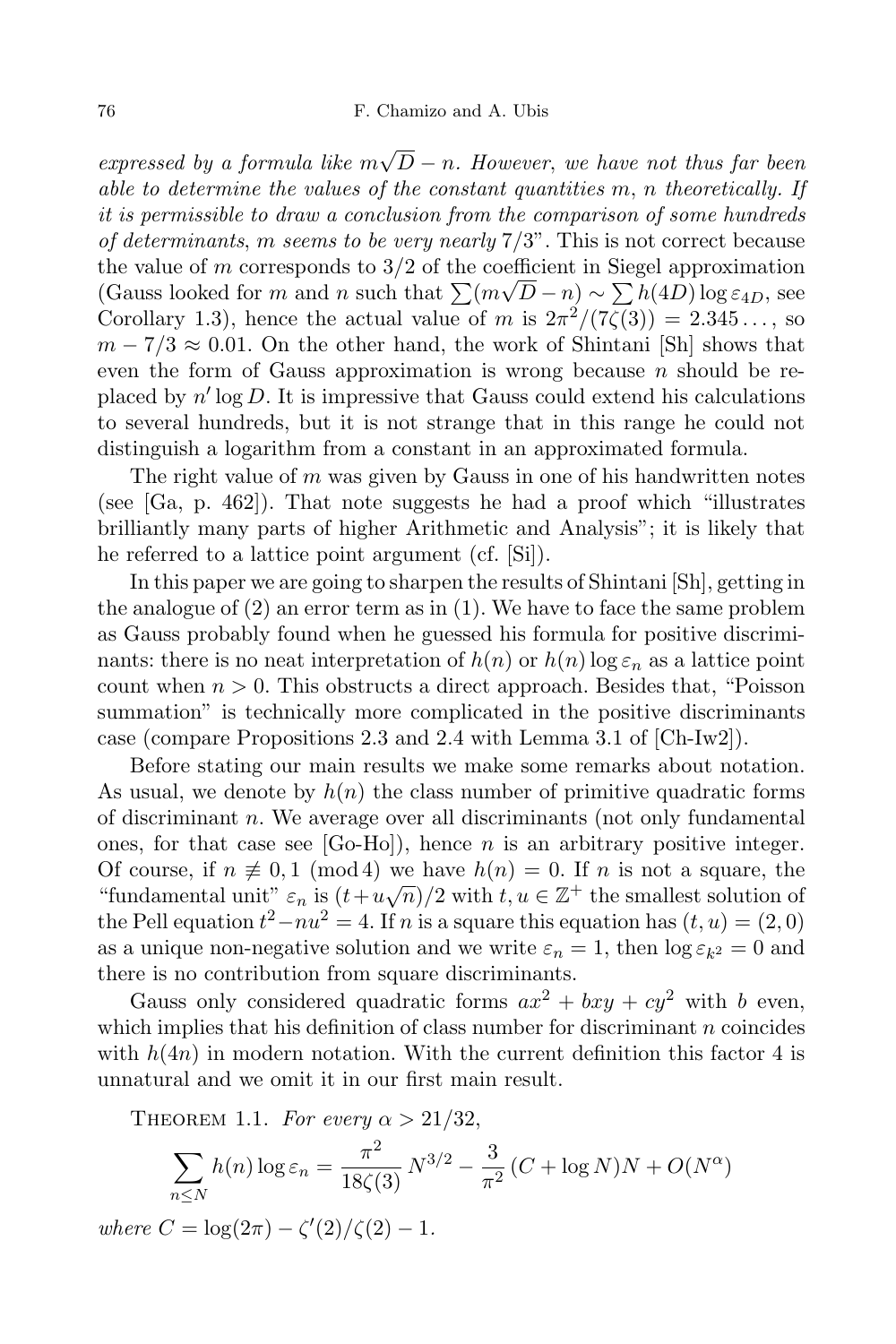The factor 4 only modifies the value of the constants.

THEOREM 1.2. For every  $\alpha > 21/32$ ,

$$
\sum_{n \le N} h(4n) \log \varepsilon_{4n} = \frac{4\pi^2}{21\zeta(3)} N^{3/2} - \frac{4}{\pi^2} (C' + \log N)N + O(N^{\alpha})
$$

where  $C' = \log(2\pi) + 8(\log 2)/3 - \zeta'(2)/\zeta(2) - 1.$ 

These theorems can be viewed as average results for real L-functions (cf. [Go-Ho], [Pe]).

Just to compare with the original claim in Art. 304 we state the last result in an equivalent form. Hereafter  $\varepsilon$  indicates a positive arbitrarily small number (not always the same) and O constants may depend on it.

COROLLARY 1.3. The average order of  $h(4n) \log \varepsilon_{4n}$  is

$$
f(n) = \frac{2\pi^2}{7\zeta(3)} n^{1/2} - \frac{4}{\pi^2} \log n - \frac{4}{\pi^2} (C' + 1) + O(n^{-11/32 + \varepsilon}),
$$

*i.e.*,  $\sum_{n\leq N} h(4n) \log \varepsilon_{4n} = \sum_{n\leq N} f(n)$ .

As in the case of negative discriminants, it seems difficult to prove a non-trivial Ω-result for the error term in Theorems 1.1 and 1.2, because it would require studying the correlation of the arithmetical function  $N_{+}(n)$ , introduced in the next section, with the Möbius function. On the other hand, the arguments of [Ku] or alternatively of [Ts] should yield an optimal  $\Omega$ result for the average of  $N_{+}(n)$ . We thank Professor Kühleitner for providing us with his article.

2. Shintani's functional equations and summation formulas. In the 70's Sato and Shintani developed the notion of zeta functions associated to prehomogeneous vector spaces. In this setting Shintani [Sh] proved a vectorial functional equation for some zeta functions involving class numbers. His result and our summation formulas are better understood upon introducing the quantities

$$
N_{+}(n) = \sum_{k^2|n} h(n/k^2) \log \varepsilon_{n/k^2} \quad \text{and} \quad N_{-}(n) = \sum_{k^2|n} h(-n/k^2) \delta_{-n/k^2}^{-1}
$$

where  $\delta_{-n}$  is half of the "number of units":  $\delta_{-4} = 2$ ,  $\delta_{-3} = 3$  and  $\delta_{-n} = 1$ otherwise. Note that  $N_-(n)$  is, up to an additive constant appearing for  $n = 3k^2$  or  $n = 4k^2$ , the class number of primitive and imprimitive forms of discriminant  $-n$  (the Hurwitz class number).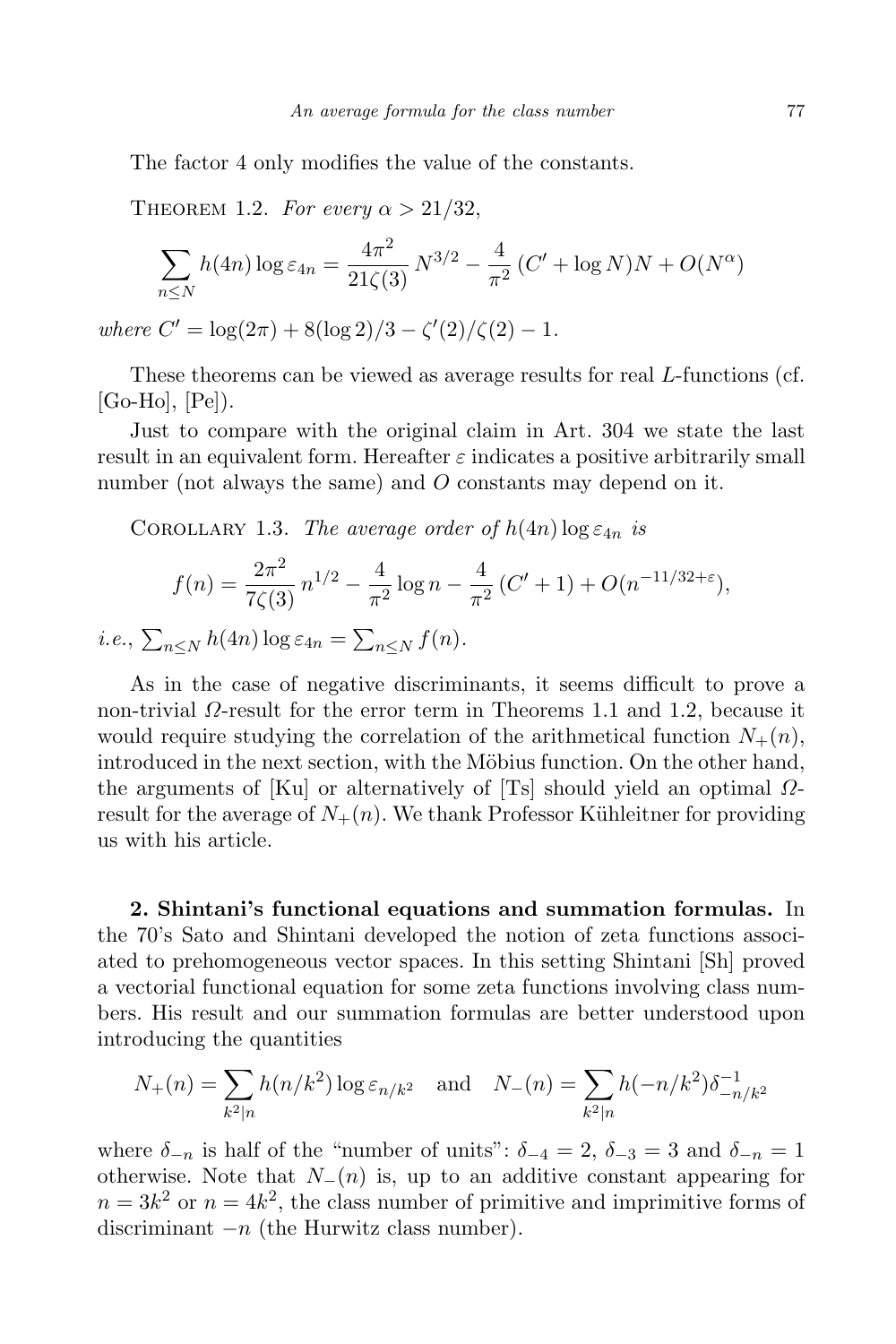We can recover the class number easily by applying Möbius inversion. LEMMA 2.1. For  $n \geq 1$ ,

$$
h(n) \log \varepsilon_n = \sum_{k^2|n} \mu(k) N_+(n/k^2),
$$
  

$$
h(4n) \log \varepsilon_{4n} = \sum_{\substack{k^2|n\\2\nmid k}} \mu(k) (N_+(4n/k^2) - N_+(n/k^2)).
$$

Proof. The first formula follows easily. For the second, we have

$$
h(4n) \log \varepsilon_{4n} = \sum_{k^2 \mid 4n} \mu(k) N_+(4n/k^2) = \sum_{2 \nmid k} \sum_{2 \mid k} + \sum_{2 \mid k} \mu(k) N_+(4n/k^2) + \sum_{k^2 \mid n} \mu(2k) N_+(n/k^2),
$$
  

$$
= \sum_{\substack{k^2 \mid n \\ 2 \nmid k}} \mu(k) N_+(4n/k^2) + \sum_{k^2 \mid n} \mu(2k) N_+(n/k^2),
$$

and  $\mu(2k) = -\mu(k)$  for k odd and vanishes for k even.

Shintani introduced four Dirichlet series  $\xi^*, \xi^*, \xi^*, \xi^-$  and proved that they have meromorphic extensions and satisfy a functional equation relating the pair  $\xi^*(3/2-s)$ ,  $\xi^*(3/2-s)$  to the pair  $\xi^*(s)$ ,  $\xi^-(s)$ . He used this functional equation (see Theorem 2.2) and a variant of Landau's Lemma to demonstrate Theorems 1.1 and 1.2 with  $\alpha > 3/4$ .

Here we prefer to introduce two vectorial complex functions

$$
\vec{z}_1(s) = \begin{pmatrix} \varrho_1(s) \\ \eta_1(s) \end{pmatrix}
$$
 and  $\vec{z}_2(s) = \begin{pmatrix} \varrho_2(s) \\ \eta_2(s) \end{pmatrix}$ 

where  $\varrho_j$  and  $\eta_j$ ,  $j = 1, 2$ , are determined by  $\xi^*_+(s) = \varrho_1(2s-1), \xi_+(s) =$  $\varrho_2(2s-1), \xi_{-}^*(s) = \eta_1(2s-1) \text{ and } \xi_{-}(s) = \eta_2(2s-1).$  With this notation, in the region of absolute convergence  $\Re s > 2$ , we have

$$
\eta_1(s) = \sum_{n=1}^{\infty} \frac{N_-(4n)}{\sqrt{4n}} (\sqrt{4n})^{-s}, \quad \eta_2(s) = \sum_{n=1}^{\infty} \frac{N_-(n)}{\sqrt{n}} (\sqrt{n})^{-s},
$$

$$
\varrho_1(s) = \sum_{n=1}^{\infty} \frac{N_+(4n)}{\sqrt{4n}} (\sqrt{4n})^{-s} + \sum_{n=1}^{\infty} \frac{\beta_n}{n^s},
$$

$$
\varrho_2(s) = \sum_{n=1}^{\infty} \frac{N_+(n)}{\sqrt{n}} (\sqrt{n})^{-s} + \sum_{n=1}^{\infty} \frac{\alpha_n}{n^s}
$$

where

$$
\sum \frac{\alpha_n}{n^s} = \zeta(s) \left( \frac{\zeta'(s+1)}{\zeta(s+1)} - \frac{\zeta'(s)}{\zeta(s)} \right), \quad \sum \frac{\beta_n}{n^s} = \sum \frac{\alpha_n}{(2n)^s} + \frac{\zeta(s) \log 2}{2^{s+1} - 1}.
$$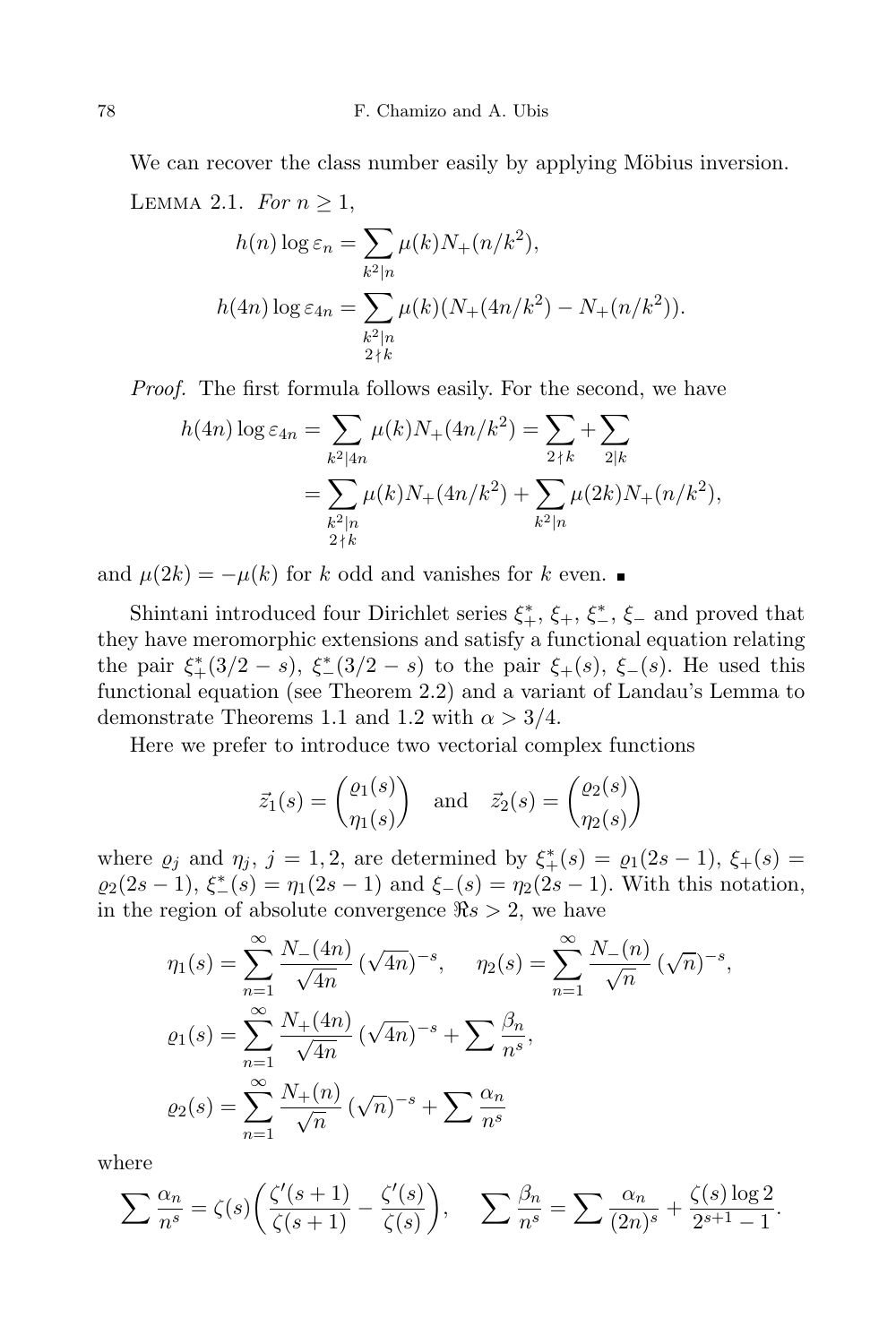We can write Theorem 2 of [Sh] as

THEOREM 2.2. With the previous notation the coordinate functions of

$$
\vec{z}_1(s) - \frac{1}{s-2} \binom{\pi^2/12}{\pi/12} + \frac{1}{(s-1)^2} \binom{1/2}{0} + \frac{1}{s-1} \binom{\log(2\pi)/2}{1/4}
$$

and

$$
\vec{z}_2(s) - \frac{1}{s-2} \binom{\pi^2/6}{\pi/6} + \frac{1}{(s-1)^2} \binom{1}{0} + \frac{1}{s-1} \binom{\log(2\pi)}{1/2}
$$

have entire continuations of order one. Moreover,

$$
\vec{z}_2(1-s) = (2\pi)^{-s} \Gamma(s) (\mathcal{A}(s)\vec{z}_1(s) - \cos(\pi s/2) \zeta(s) \vec{B}(s))
$$

where

$$
\mathcal{A}(s) = 2^{s+1} \begin{pmatrix} \cos(\pi s/2) & \pi \\ 0 & -\sin(\pi s/2) \end{pmatrix}, \qquad \vec{B}(s) = \begin{pmatrix} \psi(s/2) - \psi((s+1)/2) \\ \sec(\pi s/2) \end{pmatrix}
$$
\n
$$
\text{with } \psi(s) = \Gamma'(s)/\Gamma(s).
$$

*Proof.* Use the change of variable  $s \mapsto (2 - s)/2$ , Theorem 2 of [Sh] and the duplication formula for  $\Gamma$ .

Now, we are ready to state and prove some summation formulas.

PROPOSITION 2.3. Let  $g \in C_0^{\infty}((0, \infty))$ . Then

$$
\sum_{n=1}^{\infty} \frac{N_{+}(n)}{\sqrt{n}} g(\sqrt{n}) = \frac{\pi^{2}}{6} \int_{0}^{\infty} t g(t) dt - \int_{0}^{\infty} g(t) \log(2\pi t) dt - \sum_{n=1}^{\infty} g(n) \log n
$$
  
+ 
$$
\sum_{d=1}^{\infty} \frac{\Lambda(d)}{d} \sum_{n=1}^{\infty} g(dn) + 2 \sum_{n=1}^{\infty} \frac{N_{+}(4n)}{\sqrt{4n}} \tilde{g}(\sqrt{4n}) + 2 \sum_{n=1}^{\infty} \beta_{n} \tilde{g}(n)
$$
  
+ 
$$
2\pi \sum_{n=1}^{\infty} \frac{N_{-}(4n)}{\sqrt{4n}} \int_{0}^{\infty} g(t) e^{-\pi \sqrt{4n}t} dt + 2 \int_{0}^{1} \frac{1}{t(1+t)} \sum_{n=1}^{\infty} \tilde{g}(2n/t) dt
$$

where  $\tilde{g}$  indicates the Fourier cosine transform  $\int_0^\infty g(t) \cos(\pi x t) dt$ .

Proof. After inserting the notation, the summation formula is equivalent to

$$
\sum_{n=1}^{\infty} b_{2n}^{+} g(\sqrt{n}) = \frac{\pi^{2}}{6} \int_{0}^{\infty} t g(t) dt - \int_{0}^{\infty} g(t) \log(2\pi t) dt + 2 \sum_{n=1}^{\infty} b_{1n}^{+} \widetilde{g}(\sqrt{n}) + 2\pi \sum_{n=1}^{\infty} b_{1n}^{-} \int_{0}^{\infty} g(t) e^{-\pi \sqrt{n}t} dt + 2 \int_{0}^{1} \frac{1}{t(1+t)} \sum_{n=1}^{\infty} \widetilde{g}(2n/t) dt
$$

where  $b_{in}^+$  and  $b_{in}^-$  are determined by  $\varrho_i(s) = \sum b_{in}^+(\sqrt{n})^{-s}$  $\sum$ and  $\eta_i(s) =$  $b_{in}^-(\sqrt{n})^{-s}$ .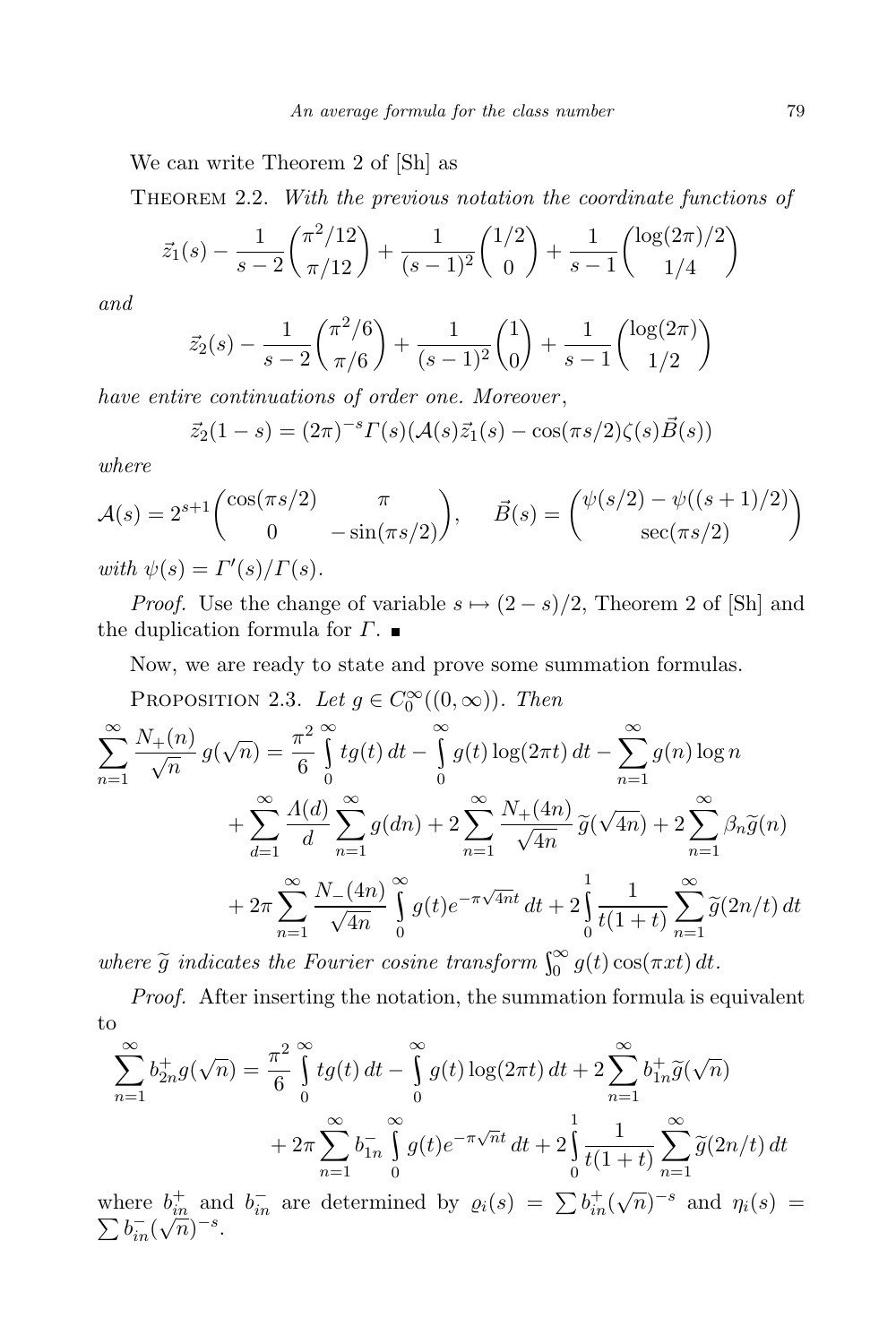By the Mellin inversion formula, we have

$$
\sum_{n=1}^{\infty} b_{2n}^+ g(\sqrt{n}) = \frac{1}{2\pi i} \int\limits_{(\sigma)} G(s) \varrho_2(s) \, ds
$$

where  $G(s)$  is the Mellin transform of  $g, 2 < \sigma < 3$  and  $(\sigma)$  indicates the vertical line  $\Re s = \sigma$ . Theorem 2.2 gives

(3) 
$$
\varrho_2(1-s) = \pi^{-s} \Gamma(s) (2\pi \eta_1(s) + 2\cos(\pi s/2) \varrho_1(s) - 2^{-s} \cos(\pi s/2) B_1(s) \zeta(s))
$$

where  $B_1$  is the first coordinate of  $\vec{B}$ . This equation ensures (by convexity) that  $\varrho_2(s)$  grows as a polynomial in vertical lines, so by the decay of  $G(s)$ we can move the line of integration to  $-2 < \sigma' < -1$ . Thus from the residue theorem and the first part of Theorem 2.2 we get

$$
\sum_{n=1}^{\infty} b_{2n}^{+} g(\sqrt{n}) = \frac{1}{2\pi i} \int_{(\sigma')} G(s) \varrho_{2}(s) ds + \frac{\pi^{2}}{6} G(2) - G'(1) - \log(2\pi) G(1).
$$

Furthermore, by (3),

$$
\frac{1}{2\pi i} \int\limits_{(\sigma')} G(s)\varrho_2(s) \, ds = I_1 + I_2 + I_3
$$

where

$$
I_1 = 2\pi \frac{1}{2\pi i} \int_{(\sigma)} G(1-s)\pi^{-s} \Gamma(s)\eta_1(s) ds,
$$
  
\n
$$
I_2 = 2 \frac{1}{2\pi i} \int_{(\sigma)} G(1-s)\pi^{-s} \Gamma(s) \cos(\pi s/2) \varrho_1(s) ds,
$$
  
\n
$$
I_3 = -\frac{1}{2\pi i} \int_{(\sigma)} G(1-s)(2\pi)^{-s} \Gamma(s) \cos(\pi s/2) B_1(s) \zeta(s) ds.
$$

Using the series expansion for  $\rho_1(s)$  and moving the line of integration to  $0 < \sigma'' < 1$  gives

$$
I_2 = 2 \sum_{n=1}^{\infty} b_{1n}^+ \frac{1}{2\pi i} \int_{(\sigma'')} G(1-s) (\pi \sqrt{n})^{-s} \Gamma(s) \cos(\pi s/2) \, ds.
$$

In this range we can write  $\Gamma(s) \cos(\pi s/2) = \int_0^\infty t^{s-1} \cos t \, dt$  (see [Gr-Ry, 17.43.3]), hence

$$
I_2 = 2 \sum_{n=1}^{\infty} b_{1n}^+ \int_{0}^{\infty} \frac{1}{2\pi i} \int_{(\sigma'')} G(1-s) t^{s-1} ds \cos(\pi \sqrt{n} t) dt
$$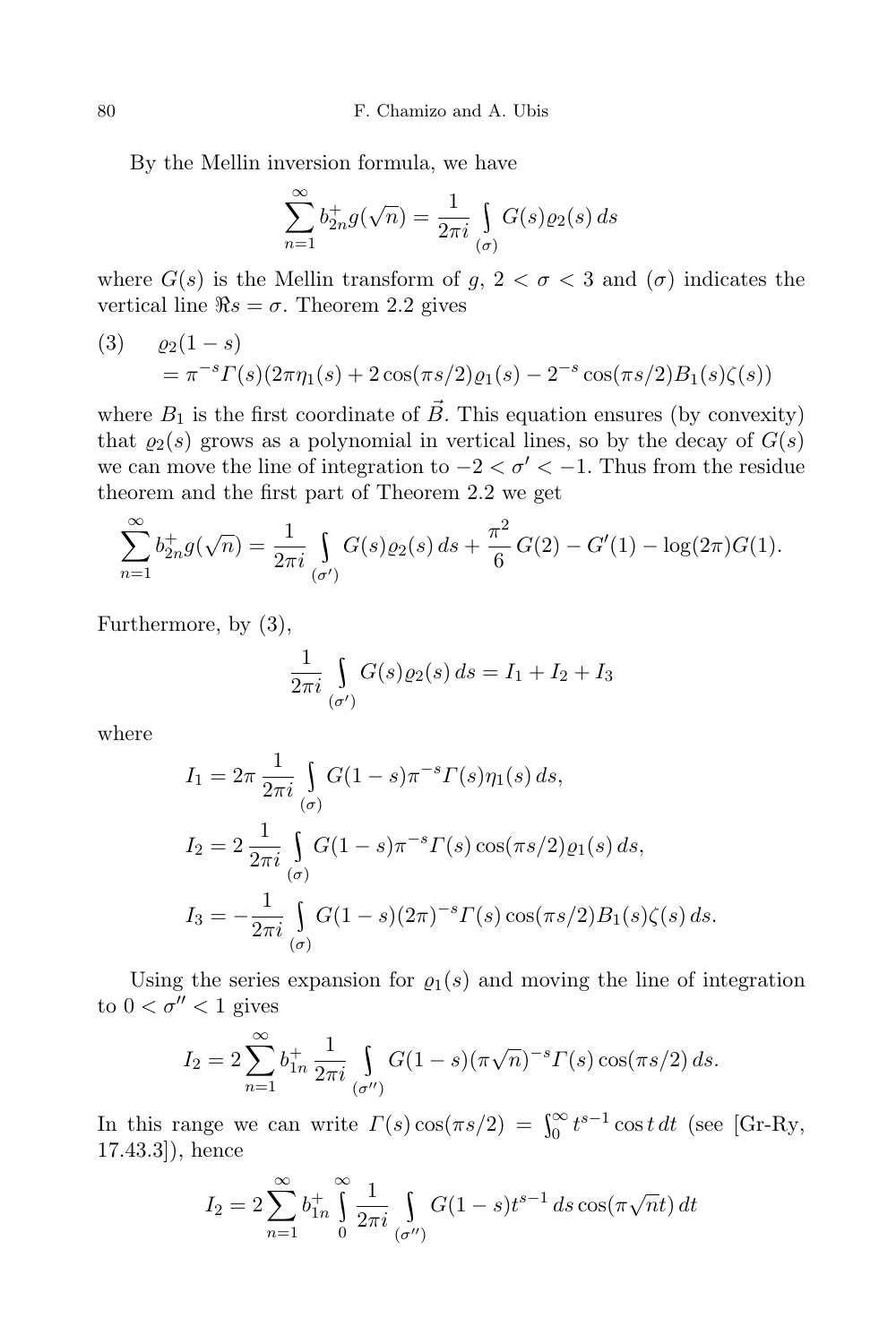and by the Mellin inversion formula it follows that

$$
I_2 = 2\sum_{n=1}^{\infty} b_{1n}^{+} \widetilde{g}(\sqrt{n}).
$$

In the same way, we get

$$
I_1 = 2\pi \sum_{n=1}^{\infty} b_{1n}^{-} \int_{0}^{\infty} g(t) e^{-\pi t \sqrt{n}} dt.
$$

Finally, by the formula

$$
B_1(s) = -2 \int_0^1 \frac{x^s}{1+x} \, \frac{dx}{x}
$$

in  $\Re s > 0$  (see [Gr-Ry, 8.371.1]), we can write

$$
I_3 = 2 \int_0^1 \frac{1}{2\pi i} \int_{(\sigma)} G(1-s) (2\pi x^{-1})^{-s} \Gamma(s) \cos(\pi s/2) \zeta(s) ds \frac{1}{1+x} \frac{dx}{x}.
$$

Now, after expanding  $\zeta$  into its Dirichlet series, we have

$$
I_3 = 2\left(\sum_{n=1}^1 \widetilde{g}(2nx^{-1})\frac{1}{1+x}\frac{dx}{x}\right)
$$

where we have proceeded as in  $I_2$ .

An analogous result holds for weighted sums of  $N_+(4n)$ .

PROPOSITION 2.4. Let  $g \in C_0^{\infty}((0,\infty))$ . Then

$$
\sum_{n=1}^{\infty} \frac{N_{+}(4n)}{\sqrt{4n}} g(\sqrt{4n}) = \frac{\pi^{2}}{12} \int_{0}^{\infty} t g(t) dt - \frac{1}{2} \int_{0}^{\infty} g(t) \log(2\pi t) dt - \sum_{n=1}^{\infty} g(2n) \log n
$$
  
+ 
$$
\sum_{d=1}^{\infty} \frac{\Lambda(d)}{d} \sum_{n=1}^{\infty} g(2dn) - \log 2 \sum_{k=1}^{\infty} 2^{-k} \sum_{n=1}^{\infty} g(2^{k}n) + \sum_{n=1}^{\infty} \frac{N_{+}(n)}{\sqrt{n}} \tilde{g}(\sqrt{n})
$$
  
+ 
$$
\sum_{n=1}^{\infty} \alpha_{n} \tilde{g}(n) + \pi \sum_{n=1}^{\infty} \frac{N_{-}(n)}{\sqrt{n}} \int_{0}^{\infty} g(t) e^{-\pi \sqrt{n}t} dt - \int_{0}^{1} \frac{1}{t(1+t)} \sum_{n=1}^{\infty} \tilde{g}(n/t) dt.
$$

Proof. We proceed as in the previous proposition, starting with the equation

 $\varrho_1(1-s) = \pi^{-s}\Gamma(s)(\pi\eta_2(s) + \cos(\pi s/2)\varrho_2(s) - \frac{1}{2})$  $\frac{1}{2}\cos(\pi s/2)B_1(s)\zeta(s)),$ which we deduce by applying

$$
B_1(1 - s) + B_1(s) = -2\pi \csc(\pi s)
$$

in Theorem 2.2.  $\blacksquare$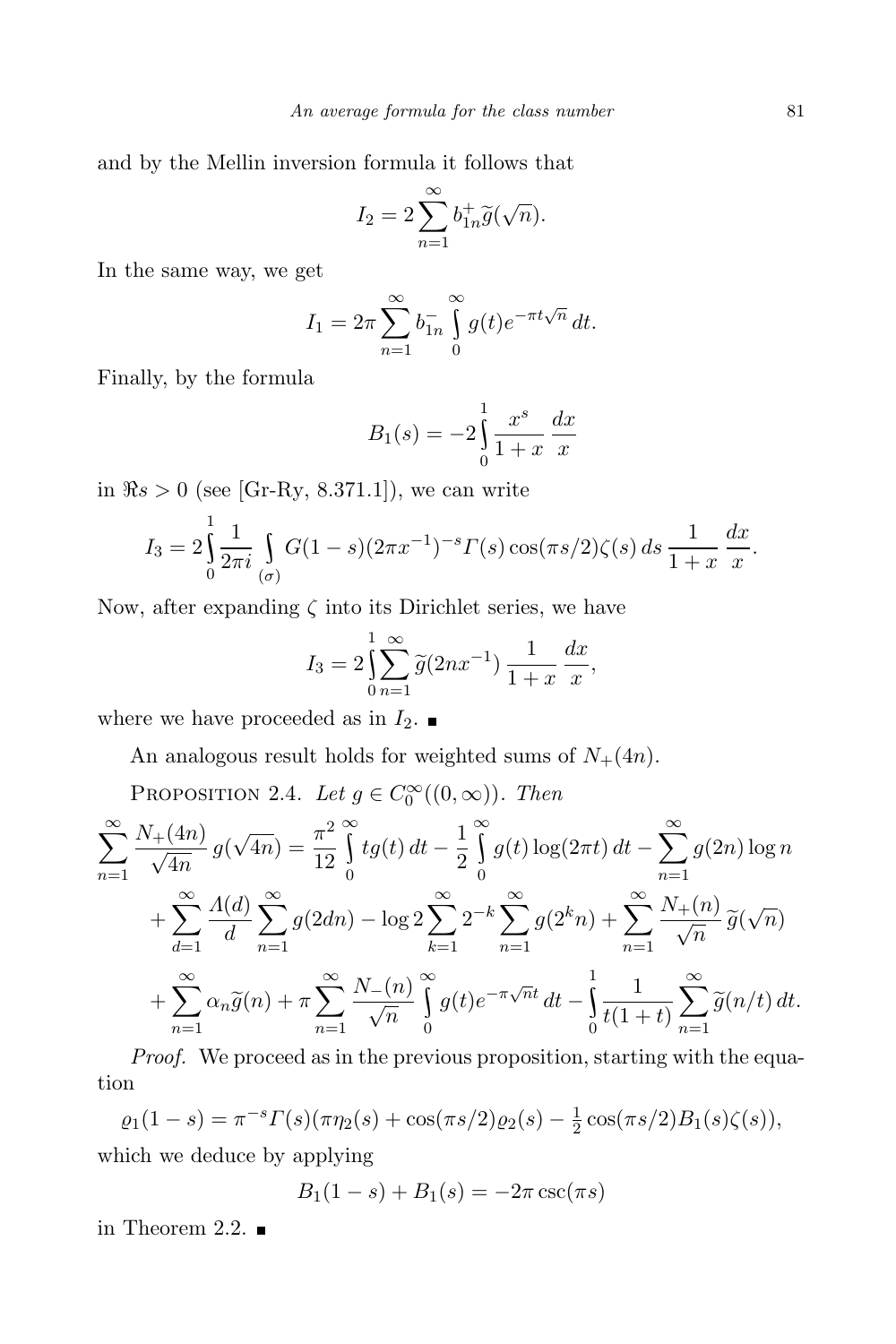82 F. Chamizo and A. Ubis

3. An exponential sum. When applying Propositions 2.3 and 2.4 for a suitably chosen function g, we shall have to deal with oscillatory sums of the form

$$
\sum N_{+}(n)e(R\sqrt{n}) \text{ and } \sum N_{+}(4n)e(R\sqrt{n})
$$

where, as usual,  $e(x) = e^{2\pi ix}$ .

A fundamental point is writing  $N_{+}(n)$  as a sum over integral points. Thanks to the action of the modular group on the set of quadratic forms, this leads to a geometric discussion on the hyperbolic plane.

Consider Poincaré's model for the hyperbolic plane, given by the upper half plane  $\mathbb{H} = \{x + iy : x \in \mathbb{R}, y > 0\}$  endowed with the metric  $ds^2 = y^{-2}(dx^2 + dy^2)$ , and assign to each indefinite binary quadratic form  $ax^2 + bxy + cy^2$  with  $a > 0$  the geodesic  $g_{abc}$  in H given by (the Euclidean semicircle)  $a(x^2 + y^2) + bx + c = 0, y > 0$ . Following [Si] we define  $\mu(a, b, c)$ to be the hyperbolic length of the intersection of this geodesic with the standard fundamental domain:

$$
\mu(a, b, c) = \ell(g_{abc} \cap \mathcal{F})
$$
 with  $\mathcal{F} = \{x + iy : x^2 + y^2 > 1, |x| < 1/2\}.$ 

The basic result that allowed Siegel to employ a lattice point approach for the average of  $h(n) \log \varepsilon_n$  is the following

LEMMA 3.1. If  $n \in \mathbb{Z}^+$  is not a square then

$$
N_{+}(n) = \sum_{\substack{b^2 - 4ac = n \\ a > 0}} \mu(a, b, c).
$$

Proof. By Lemma 2.1, this is a consequence of [Si,  $(44)$ ] if we write  $a = a'k$ ,  $b = b'k$ ,  $c = c'k$  and sum over  $k^2 | D$  (note that  $\mu(-a, -b, -c) =$  $\mu(a, b, c)$ .

It is easy to see that there are only a finite number of non-vanishing terms in the sum. We shall quantify this situation:

LEMMA 3.2. Let  $ax^2 + bxy + cy^2$ ,  $a > 0$ , have non-square positive discriminant n. Then  $\mu(a, b, c) \neq 0$  if and only if  $a + c < |b|/2$ . Moreover, if  $\mu(a, b, c) \neq 0$  then  $a \leq \sqrt{n/3}$ ,  $|b| \leq 2\sqrt{n/3}$  and  $a|c| \leq n/4$ .

*Proof.* See [Si,  $\S6$ ].

Our objective is to bound  $\sum N_+(n)e(R\sqrt{n})$  as in [Ch-Iw2] but several differences arise: Firstly, the weight  $\mu(a, b, c)$  involved does not appear in the case of negative discriminants (and the geometrical interpretation of  $\mu$  shows that it can have large partial derivatives); secondly,  $M \leq b^2 - 4ac < 2M$ does not imply any a priori lower bound for  $a, b$  and c because c need not be positive; finally, the contribution of square discriminants has to be excluded.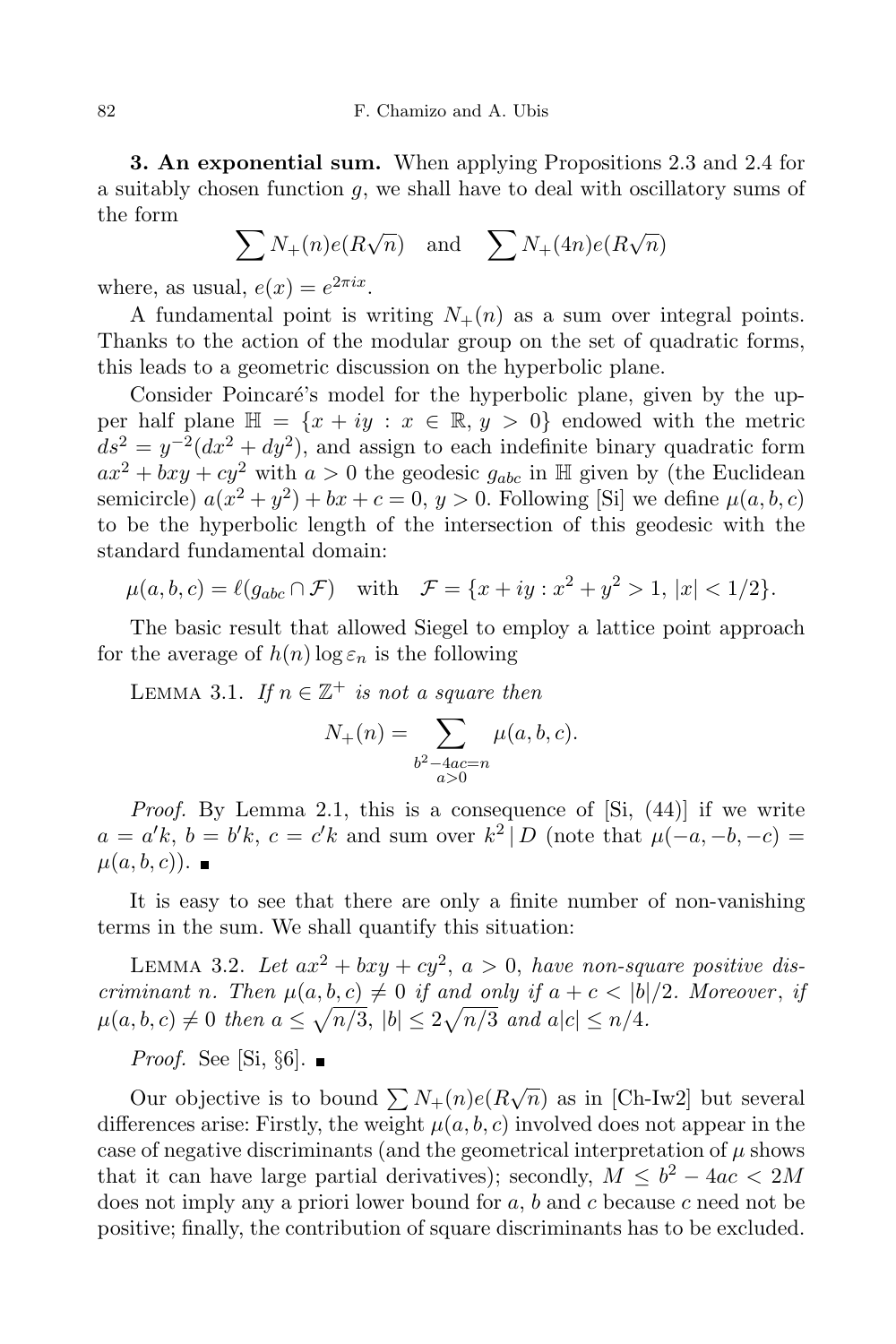PROPOSITION 3.3. For 
$$
R > 1/2
$$
 and  $1 \leq M < M' \leq 2M$ ,  
\n
$$
\sum_{M \leq n < M'} N_{+}(n)e(R\sqrt{n}) \ll M^{5/4+\varepsilon} + M^{\varepsilon}L
$$

with

$$
L = \min(R^{3/8}M^{15/16} + R^{1/8}M^{17/16}, R^{7/24}M^{49/48} + R^{5/24}M^{53/48}),
$$

and a similar result holds when  $N_{+}(n)$  is replaced by  $N_{+}(4n)$ .

Proof. By Lemmas 3.2 and 3.1 we can write

(4) 
$$
\sum_{M \le n < M'} N_{+}(n)e(R\sqrt{n}) = \sum_{\substack{a+c < |b|/2 \\ b^2 - 4ac \neq \Box}} \mu(a,b,c)E(b^2 - 4ac)
$$

where

$$
E(n) = \begin{cases} e(R\sqrt{n}) & \text{if } M \le n < M', \\ 0 & \text{otherwise.} \end{cases}
$$

Consider the set

$$
\mathcal{M} = \mathcal{M}_1 \cup \mathcal{M}_2 \cup \mathcal{M}_3
$$

where the disjoint sets  $\mathcal{M}_i$  are defined by

$$
\mathcal{M}_1 = \{ (a, b, c) \in \mathbb{Z}^3 : |a + c| < -b/2, a > 0, c \neq 0 \},
$$
\n
$$
\mathcal{M}_2 = \{ (a, b, c) \in \mathbb{Z}^3 : a + c \leq b/2 \leq -a - c, a > 0, c \neq 0 \},
$$
\n
$$
\mathcal{M}_3 = \{ (a, b, c) \in \mathbb{Z}^3 : |a + c| < b/2, a > 0, c \neq 0 \}.
$$

The vertices  $1/2+i\sqrt{3}/2$  and  $-1/2+i\sqrt{3}/2$  of  $\mathcal F$  both belong to the semicircle determined by  $g_{abc}$  if and only if  $(a, b, c) \in M_2$ ; in the same way, only the first vertex or only the second vertex belongs to this semicircle if and only if  $(a, b, c) \in \mathcal{M}_1$  or  $(a, b, c) \in \mathcal{M}_3$ , respectively. Hence, M covers all the geometrical possibilities with  $\mu(a, b, c) \neq 0$ .

By [Si, (26)], on each  $\mathcal{M}_i$  the function  $\mu = \mu(a, b, c)$  is the logarithm of an algebraic function, moreover  $\mu(a, b, c) = O(M^{\varepsilon})$  when  $M \leq b^2 - 4ac < 2M$ .

Note that  $\mu(a, b, c)$  is also well defined as  $\ell(g_{abc} \cap \mathcal{F})$  when  $b^2 - 4ac$  is a square (we shall impose later  $c \neq 0$ ) and we still have  $\mu(a, b, c) = O(M^{\varepsilon}).$ On the other hand, the quantity

$$
#\{(a,b,c):b^2-4ac=h^2,\,M\leq h^2<2M,\,a+c<|b|/2,\,a>0,\,c\neq 0\}
$$

is  $O(M^{1+\epsilon})$  because the number of divisors of  $b^2 - h^2$  is  $O(M^{\epsilon})$  and there are  $O(M^{1+\epsilon})$  possibilities for the pair b, h (a sharp estimate is possible following Art. 206 of [Ga]). Then from (4) we have, for some  $i \in \{1,2,3\}$ ,

$$
\sum_{M \le n < M'} N_{+}(n)e(R\sqrt{n}) \ll M^{1+\varepsilon} + \sum_{(a,b,c) \in \mathcal{M}} \mu(a,b,c)E(b^2 - 4ac)
$$
\n
$$
\ll M^{1+\varepsilon} + \sum_{(a,b,c) \in \mathcal{M}_i} \mu(a,b,c)E(b^2 - 4ac).
$$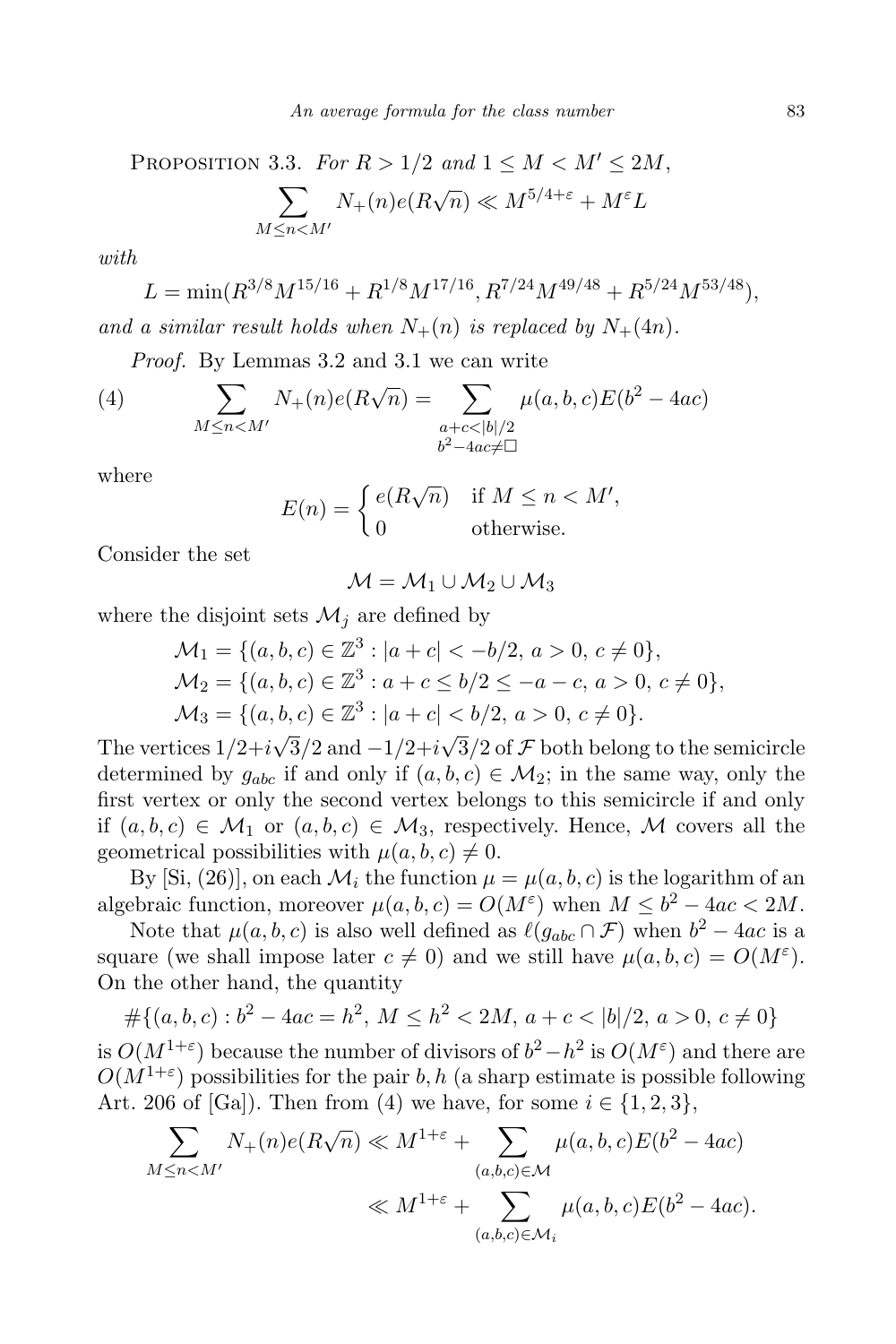Fix a, c and consider  $\mu(a, b, c)$  as a function of b. As  $e^{\mu}$  is algebraic and non-constant in  $\mathcal{M}_i$ , it has a uniformly bounded number of maxima and minima. Hence given a, c we can write  $\{b : (a, b, c) \in \mathcal{M}_i\}$  as a finite union of intervals  $I_j$  in which  $\mu(a, \cdot, c)$  is monotonic. The bound  $\mu(a, b, c) \ll M^{\varepsilon}$ and partial summation give

$$
\sum_{(a,b,c)\in\mathcal{M}_i}\mu(a,b,c)E(b^2-4ac)\ll M^{\varepsilon}\sum_{a,c}\Big|\sum_{b\in I'_j}E(b^2-4ac)\Big|.
$$

The interval  $I'_j \subset I_j$  depends on a, c and, of course, will be empty if  $(a, b, c) \notin$  $\mathcal{M}_i$  for every b. Lemma 3.2 ensures  $a|c| \leq M/2$  and  $|b| \leq 2\sqrt{M}$ ; then Lemma 7.3 of [Gr-Ko] applied on  $[-2\sqrt{M}, 2\sqrt{M}]$  and the change of variable  $n = 4a|c|$  give

(5) 
$$
\sum_{a,c} \left| \sum_{b \in I'_j} E(b^2 - 4ac) \right| \ll M^{\varepsilon} \sum_{n \le 2M} \left| \sum_{|b| \le 2\sqrt{M}} e(\theta b) E(b^2 - n) \right|
$$

for some  $\theta \in \mathbb{R}$ .

Now we follow the idea of Lemma 4.1 in [Ch-Iw2]. Let us divide the range of b into  $M^{\varepsilon}$  intervals of length  $O(M^{1/2-\varepsilon})$ . If J is one of these intervals, by Cauchy's inequality we get

$$
\left(\sum_{n\leq 2M} \left|\sum_{b\in J} e(\theta b) E(b^2 - n)\right|\right)^2 \ll M\left(M^{3/2} + \sum_{|b_1|<|b_2|} \left|\sum_n E(b_1^2 - n) \overline{E(b_2^2 - n)}\right|\right).
$$

Write  $u = b_1^2 - n$ . Then the last double sum is

$$
\sum_{|b_1| < |b_2|} \Big| \sum_{M \le u \le M' + b_1^2 - b_2^2} e(R(\sqrt{u} - \sqrt{u + b_2^2 - b_1^2})) \Big|
$$
\n
$$
\ll M^{\varepsilon} \sum_{v \asymp D} \Big| \sum_{u \asymp M} e(R(\sqrt{u} - \sqrt{u + v})) \Big|
$$

for some  $D = o(M)$ , where we have employed the fact that the number of representations of v as  $b_2^2 - b_1^2$  is  $O(M^{\epsilon})$  and  $b_2^2 - b_1^2 = o(M)$  because  $|J| = o(M^{1/2}).$ 

From all of these results, we finally obtain

$$
\sum_{M \leq n < M'} N_{+}(n) e(R\sqrt{n}) \ll M^{5/4 + \varepsilon} + M^{1/2 + \varepsilon} \Big( \sum_{v \asymp D} \Big| \sum_{u \asymp M} e(R(\sqrt{u} - \sqrt{u} + v)) \Big| \Big)^{1/2}.
$$

This was bounded in Lemma 3.1 of [Ch-Iw1], giving the desired result.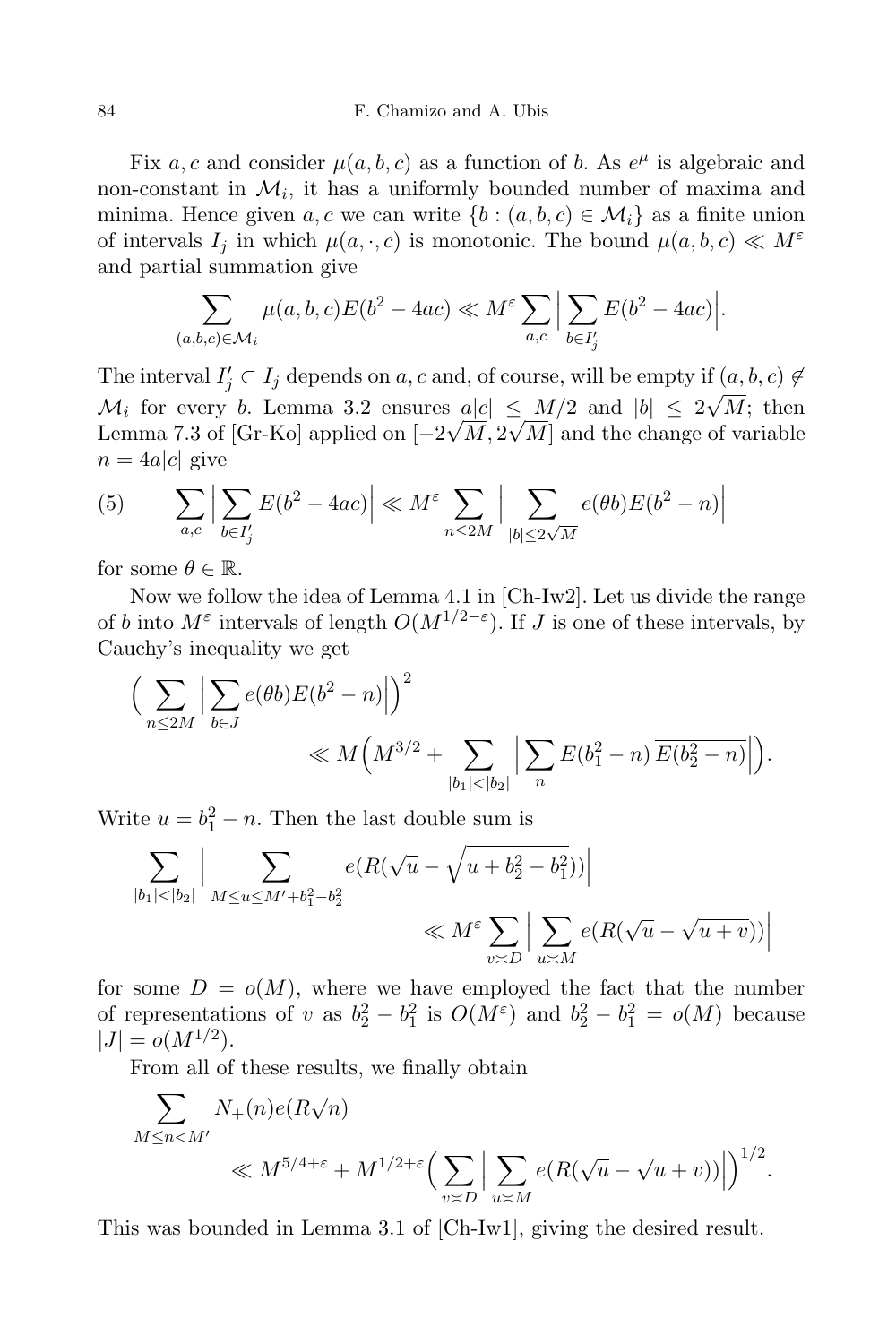The proof for  $N_+(4n)$  is similar; note that  $4 | b^2 - 4ac$  is equivalent to  $2 \mid b$  and  $2 \sum_{2|b} f(b) = \sum_{b} f(b) + \sum_{b} e(b/2) f(b)$ , hence the phase  $b/2$  can be absorbed into  $\theta b$  in (5).

4. Proof of the main results. Now we proceed as in [Ch-Iw2] and [Ch-Iw1] smoothing the summation and approximating, rather than bounding, the contribution of the last terms.

A new technical difficulty in the positive discriminants case is that we need more regularity than in the former cases to apply the summation formulas.

For  $\Delta > 0$ , let  $q : \mathbb{R} \to \mathbb{R}$  be given by

$$
g(x) = \begin{cases} \int_{0}^{x} \eta(u) du & \text{if } x \leq 1, \\ 0 & \text{if } 1 \leq x \leq N^{1/2}, \\ N^{1/2} \Delta^{-1} (N^{1/2} + \Delta - x) & \text{if } N^{1/2} \leq x \leq N^{1/2} + \Delta, \\ 0 & \text{if } x \geq N^{1/2} + \Delta, \end{cases}
$$

where  $\eta \in C_0^{\infty}((1/2, 1))$  with  $\int_0^1 \eta = 1$ . Note that  $g \in C_0((0, \infty))$  and is piecewise differentiable.

PROPOSITION 4.1. If  $N^{-1/2} < \Delta \le N^{-1/4} < 1$ , then

$$
\sum_{n=1}^{\infty} \frac{N_{+}(n)}{\sqrt{n}} g(\sqrt{n})
$$
  
=  $\frac{\pi^{2}}{18} N^{3/2} + \frac{\pi^{2} N \Delta}{12} - \frac{N}{2} \log N + \left(1 - \frac{\zeta'(2)}{\zeta(2)} - \log(2\pi)\right) \frac{N}{2}$   
+  $O(N^{21/32 + \varepsilon} + N^{1/2 + \varepsilon} \Delta^{-1/2} + N^{11/16 + \varepsilon} \Delta^{1/8})$ 

and

$$
\sum_{n=1}^{\infty} \frac{N_+(4n)}{\sqrt{4n}} g(\sqrt{4n})
$$
  
=  $\frac{\pi^2}{36} N^{3/2} + \frac{\pi^2 N \Delta}{24} + \left(1 - \frac{\zeta'(2)}{\zeta(2)} + \frac{\log 2}{3} - \log(2\pi)\right) \frac{N}{4}$   
-  $\frac{N}{4} \log N + O(N^{21/32 + \epsilon} + N^{1/2 + \epsilon} \Delta^{-1/2} + N^{11/16 + \epsilon} \Delta^{1/8}).$ 

REMARK. This proposition by itself allows us to improve the result of [Sh], because taking  $\overline{\Delta} = N^{-1/3}$  we conclude that the error term in the smoothed sum is  $O(N^{2/3+\epsilon})$ , and subtracting the same result after replacing  $N^{1/2}$  by  $N^{1/2} - \Delta$  we see that the contribution of the terms with  $N^{1/2} \leq$  $\sqrt{n} \leq N^{1/2} + \Delta$  is absorbed by this error term.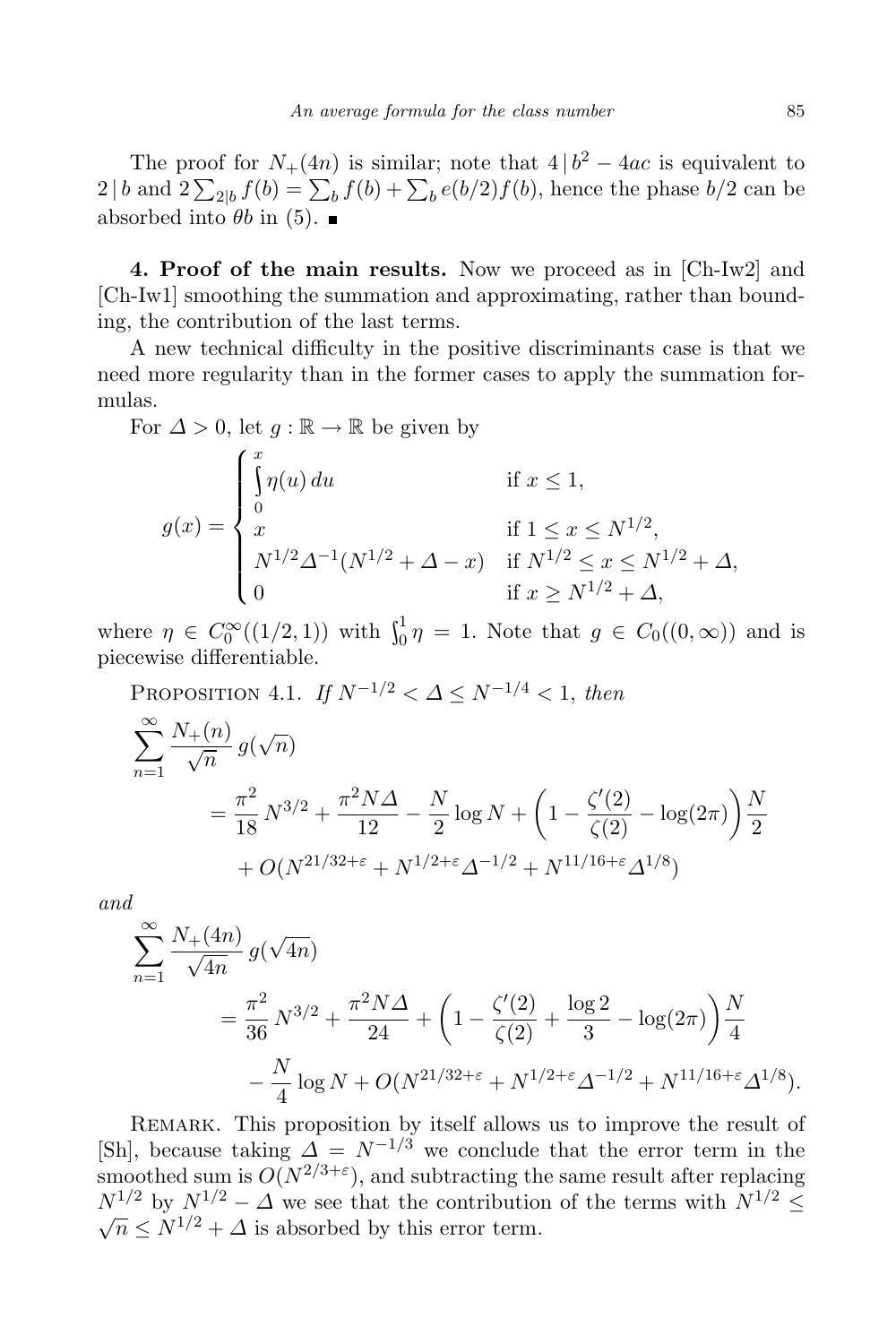Proof. We prove the first formula and later indicate the changes necessary to prove the second.

A calculation shows that for  $x > 0$ ,

(6) 
$$
\widetilde{g}(x) = \frac{\cos(\pi N^{1/2}x) - \cos(\pi x) - \phi(x)}{\pi^2 x^2} + \frac{2N^{1/2}}{\pi^2 x^2 \Delta} \sin\left(\frac{\pi}{2}\Delta x\right) \sin\left(\frac{\pi}{2}(2N^{1/2} + \Delta)x\right)
$$

where  $\phi(x) = \pi x \int_0^\infty \eta(t) \sin(\pi x t) dt$ . Note that  $\phi(x) = O(x^{-\alpha})$  for every  $\alpha > 0$ .

Let  $\tau \in C_0^{\infty}((-1/2, 1/2))$  be even with  $\tau = 1$ , and  $\tau_m(x) = m\tau(mx)$ for  $m \in \mathbb{N}$ . Define  $g_m = g * \tau_m$ . Then  $g_m \in C_0^{\infty}((0, \infty))$  and  $\widetilde{g}_m(x) = \widetilde{\chi}(\sigma) \widehat{\chi}(\sigma/2m)$  converges with we can  $\widetilde{\chi}$ . Moreover, the Deconsition 2.2  $\tilde{g}(x)\tilde{\tau}(x/2m)$  converge uniformly to g and  $\tilde{g}$ . Moreover, by Proposition 3.3 we deduce that the sum involving  $\sum_{i=1}^{N} N_{+}(n) \widetilde{g}(\sqrt{n})/\sqrt{n}$  converges, and then by Abel's Lemma the sums  $\sum_{n} N_{+}(n) \widetilde{g}_{m}(\sqrt{n}) / \sqrt{n}$  converge uniformly in m. This justifies the application of Proposition 2.3 for g.

In the assumed range of  $\Delta$  we have

$$
\frac{\pi^2}{6} \int_0^\infty t g(t) dt = \frac{\pi^2}{18} N^{3/2} + \frac{\pi^2 N \Delta}{12} + O(1).
$$

It is obvious that

$$
\int_{0}^{\infty} g(t) \log(2\pi t) dt = \frac{N}{4} \log N + (2 \log(2\pi) - 1) \frac{N}{4} + O(N^{1/2 + \varepsilon})
$$

and by partial summation

$$
\sum_{n=1}^{\infty} g(n) \log n - \sum_{d=1}^{\infty} \frac{\Lambda(d)}{d} \sum_{n=1}^{\infty} g(dn) = \frac{N}{4} \log N - \frac{N}{4} + \frac{\zeta'(2)}{2\zeta(2)} N + O(N^{1/2 + \varepsilon}).
$$

The terms involving sums of  $\tilde{g}(2n/t)$ ,  $\beta_n$  and  $N_-(4n)$  are negligible: their contributions can be proved to be  $O(N^{1/2+\epsilon})$  using

$$
\widetilde{g}(x) \ll x^{-2} + N^{1/2} \min(x^{-1}, \Delta^{-1} x^{-2}),
$$

 $\beta_n \ll \log n$  and  $N_-(4n) = O(n^{1/2+\epsilon}).$ 

By (6), the remaining sum  $\sum N_+(4n)\tilde{g}(\sqrt{4n})/\sqrt{n}$  can be written, up to a multiplicative constant, as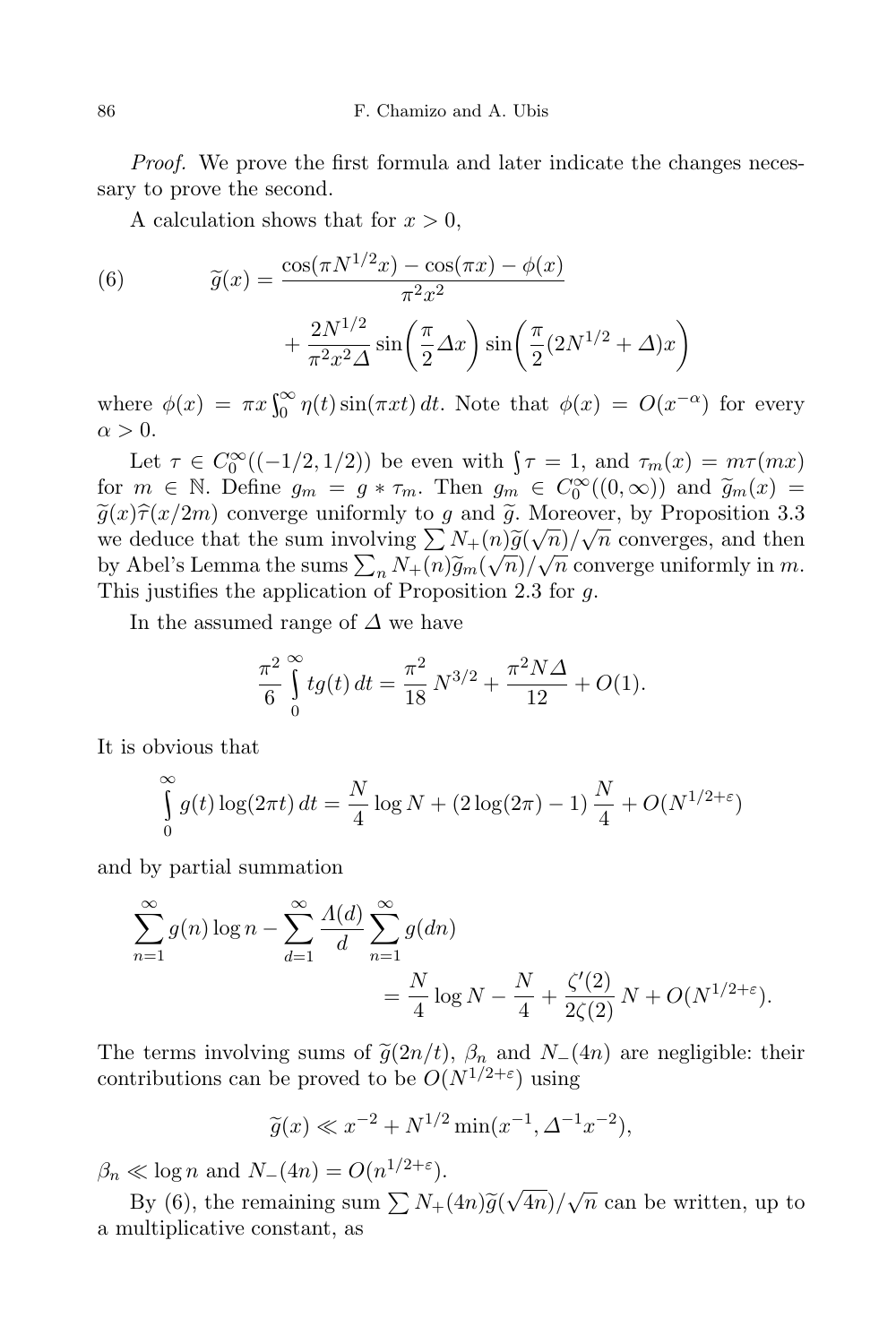$$
\sum_{n=1}^{\infty} \frac{N_+(4n)}{n^{3/2}} \left(\cos(2\pi\sqrt{Nn}) - \cos(2\pi\sqrt{n}) - \phi(\sqrt{4n})\right)
$$
  
+ 
$$
2\frac{N^{1/2}}{\Delta} \left(\sum_{n < N^{1/2}} + \sum_{N^{1/2} \le n < \Delta^{-2}} + \sum_{n \ge \Delta^{-2}}\right) \frac{N_+(4n)}{n^{3/2}} \sin(\pi \Delta \sqrt{n})
$$
  

$$
\times \sin(\pi (2N^{1/2} + \Delta)\sqrt{n})
$$
  
=  $S_0 + S_1 + S_2 + S_3.$ 

Firstly, the decay of  $\phi$  and Proposition 3.3 prove that  $S_0 \ll \log N$ . For  $S_1$ , note that  $\sqrt{n}\,\Delta \ll 1$  and the factor  $n^{-3/2}\sin(\pi\sqrt{n}\,\Delta)$  can be extracted by partial summation. Using Proposition 3.3 with the second value of the minimum gives

$$
S_1 \ll (N^{5/8} + N^{7/48} N^{49/96} + N^{5/48} N^{53/96}) N^{\varepsilon} \ll N^{21/32 + \varepsilon}
$$

For  $S_2$  we proceed in the same way but using this time the first value of the minimum to get

$$
S_2 \ll N^{21/32+\epsilon} + N^{1/2+\epsilon} \Delta^2 (\Delta^{-5/2} + N^{3/16} \Delta^{-15/8} + N^{1/16} \Delta^{-17/8})
$$
  

$$
\ll N^{21/32+\epsilon} + N^{1/2+\epsilon} \Delta^{-1/2} + N^{11/16+\epsilon} \Delta^{1/8}.
$$

Finally, for  $S_3$  we do not use partial summation, but use directly Proposition 3.3 as in  $S_2$  to get the same bound.

(The first named author would like to take this opportunity to mention that in the last two inequalities on p. 427 of [Ch-Iw1], analogous to the bounds of  $S_2$  and  $S_3$ , the terms  $R^{5/16}$  and  $R^{1/8}H^{7/8}$  should be added to the expression in parentheses. We thank Professor Kuba for pointing this out. These terms are negligible, once  $H$  is chosen optimally, and do not affect the rest of the arguments.)

Collecting these results we have

$$
\sum_{n=1}^{\infty} \frac{N_+(4n)}{n^{3/2}} \widetilde{g}(\sqrt{4n}) \ll N^{21/32+\varepsilon} + N^{1/2+\varepsilon} \Delta^{-1/2} + N^{11/16+\varepsilon} \Delta^{1/8},
$$

which gives the desired result.

For the second formula of the statement, note that

$$
\sum_{n=1}^{\infty} g(2n) \log n = \frac{N}{8} \log N - \frac{N}{8} - \frac{N}{4} \log 2 + O(N^{1/2 + \varepsilon})
$$

and that the next two terms in Proposition 2.4 contribute

$$
\frac{N}{4} \sum_{d=1}^{\infty} \frac{\Lambda(d)}{d^2} - \log 2 \sum_{k=1}^{\infty} 2^{-2k-1} N + O(N^{1/2 + \varepsilon}).
$$

If we take this into account, the proof is entirely similar.  $\blacksquare$ 

.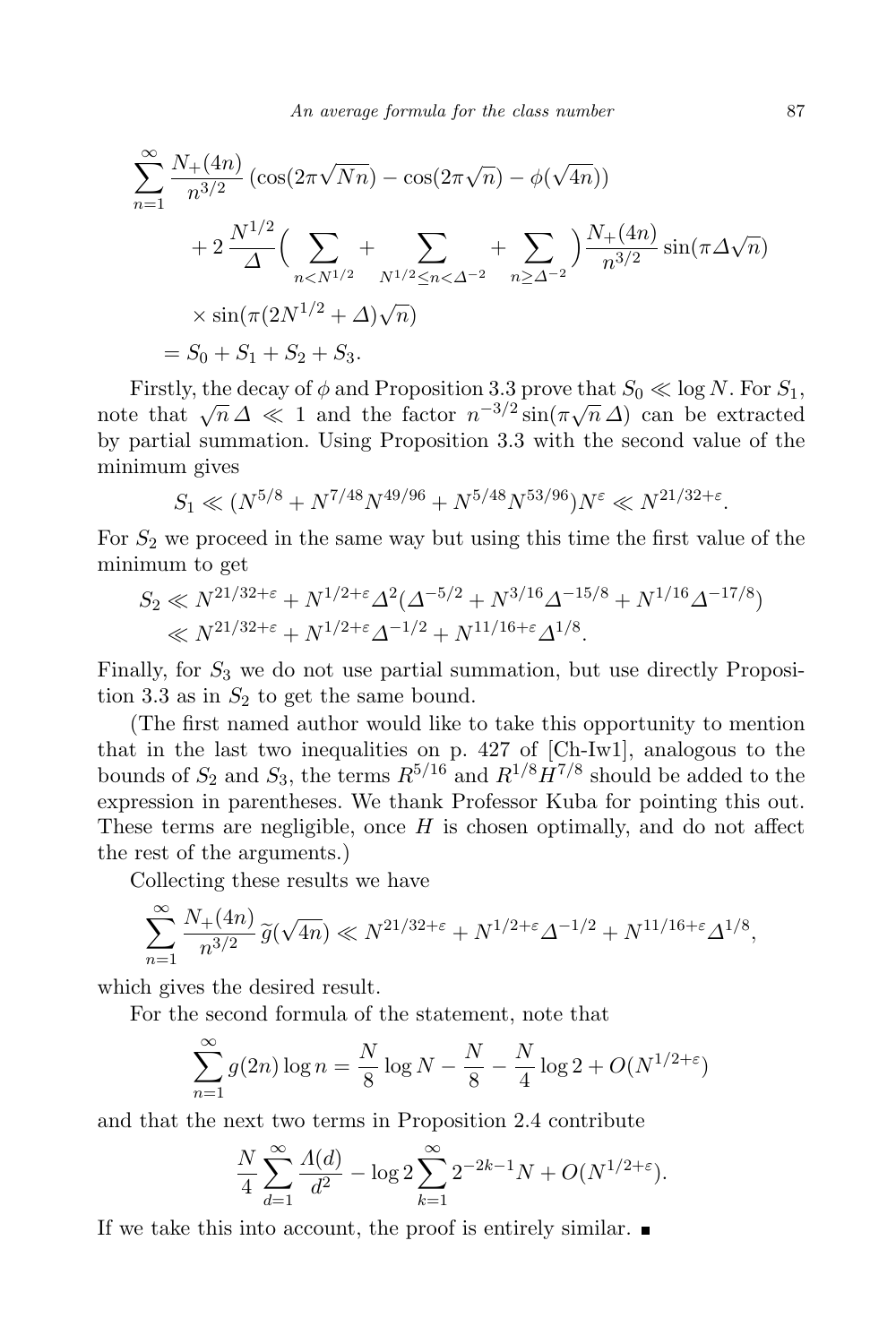Now we use a strong character sum estimate due to Heath-Brown (see [He]) to prove

PROPOSITION 4.2. For q, N and  $\Delta$  as before,

$$
\sum_{N^{1/2} < \sqrt{n} < N^{1/2} + \Delta} \frac{N_+(n)}{\sqrt{n}} g(\sqrt{n}) = \frac{\pi^2 N \Delta}{12} + O(E),
$$
  

$$
\sum_{N^{1/2} < \sqrt{4n} < N^{1/2} + \Delta} \frac{N_+(4n)}{\sqrt{4n}} g(\sqrt{4n}) = \frac{\pi^2 N \Delta}{24} + O(E),
$$

where  $E = N^{11/12 + \epsilon} \Delta^{5/6} + N^{7/12 + \epsilon} \Delta^{-1/6} + N^{19/30 + \epsilon}$ .

*Proof.* We have  $h(n) \log \varepsilon_n \neq 0$  if and only if  $n \in \mathcal{R}$ , where  $\mathcal{R} = \{n \in \mathcal{R} | n \in \mathcal{R} \}$  $\mathbb{Z}^+ : n \equiv 0, 1 \pmod{4}, n \neq \Box$ . Moreover in this case we have Dirichlet's class number formula [La]

$$
h(n) \log \varepsilon_n = \sqrt{n} L(1, \chi_n)
$$

where  $\chi_n(m) = \left(\frac{m}{m}\right)$  $\frac{n}{m}$ ) is Kronecker's symbol. So we can write the left side of the first identity in the proposition as

$$
\sum_{N^{1/2} < d\sqrt{a} < N^{1/2} + \Delta} h(a) \log \varepsilon_a \frac{g(d\sqrt{a})}{d\sqrt{a}}
$$
\n
$$
= \sum_{d < N^{1/2} + \Delta} \frac{1}{d} \sum_{Nd^{-2} < a < (N^{1/2} + \Delta)^2 d^{-2}} g(d\sqrt{a}) L(1, \chi_a)
$$

and by Abel's summation formula this is

(7) 
$$
\frac{N^{1/2}}{2\Delta} \sum_{d < N^{1/2} + \Delta} \frac{1}{d} \int_{0}^{2\Delta N^{1/2} + \Delta^2} \frac{C(Nd^{-2}, xd^{-2})}{(N+x)^{1/2}} dx,
$$

where

$$
C(x, K) = \sum_{\substack{x < n < x + K \\ n \in \mathcal{R}}} L(1, \chi_n).
$$

But from [He] we have the estimate

$$
C(x,K) = \frac{\zeta(2)}{\zeta(3)} \frac{K}{2} + x^{\varepsilon} O(K^{5/6} + x^{2/15} + x^{1/6} \min(1, K^{-1/4}))
$$

for any  $0 \lt K \ll x^{1/2}$ . Now we substitute it in (7) and the first identity follows. For the second, the proof is similar.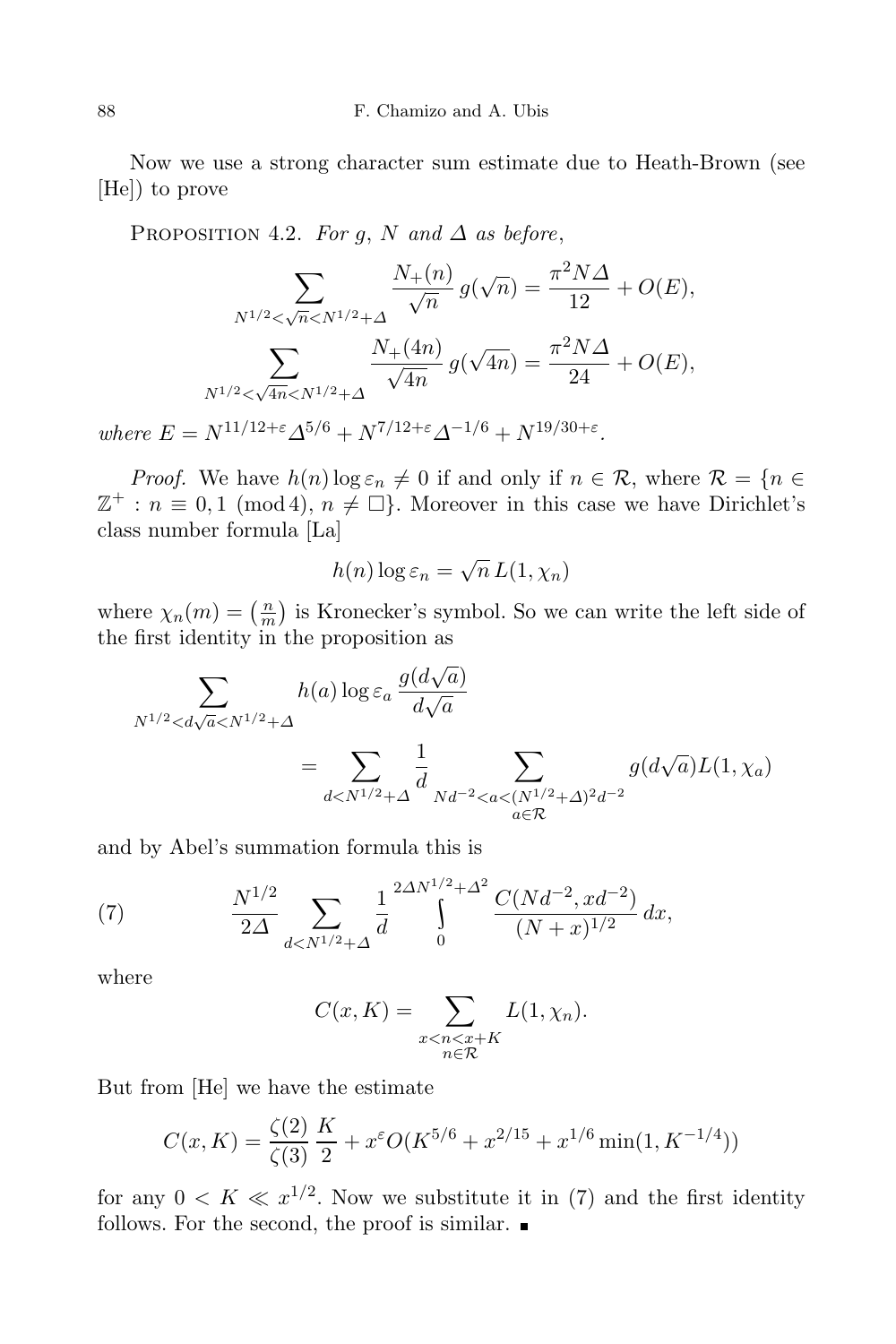COROLLARY 4.3. For  $N > 1$ ,

$$
\sum_{n\leq N} N_{+}(n) = \frac{\pi^{2}}{18} N^{3/2} - \frac{N}{2} \log N + \left( 1 - \frac{\zeta'(2)}{\zeta(2)} - \log(2\pi) \right) \frac{N}{2}
$$
  
+  $O(N^{21/32+\varepsilon}),$   

$$
\sum_{n\leq N} N_{+}(4n) = \frac{2\pi^{2}}{9} N^{3/2} - N \log N + \left( 1 - \frac{\zeta'(2)}{\zeta(2)} - \frac{5 \log 2}{3} - \log(2\pi) \right) N
$$
  
+  $O(N^{21/32+\varepsilon}).$ 

*Proof.* Subtract the last two results, use the fact that  $g(\sqrt{n})/\sqrt{n} = 1$ for  $1 < n \leq N$  and choose  $\Delta = N^{-5/16}$ .

Proof of Theorem 1.1. By Lemma 2.1 we get the expression

$$
\sum_{n \le N} h(n) \log \varepsilon_n = \sum_{k \le \sqrt{N}} \mu(k) \sum_{n \le N/k^2} N_+(n),
$$

and the result follows from Corollary 4.3. Note that  $\sum k^{-2} \log k = -\zeta'(2)$ .

Proof of Theorem 1.2. Similarly, by the second part of Lemma 2.1,

$$
\sum_{n\leq N} h(4n)\log \varepsilon_{4n} = \sum_{\substack{k\leq \sqrt{N}\\2\nmid k}} \mu(k) \Big(\sum_{n\leq N/k^2} N_{+}(4n) - \sum_{n\leq N/k^2} N_{+}(n)\Big),
$$

and again the result is a consequence of Corollary 4.3, upon noting that

$$
\sum_{2 \nmid k} \frac{\mu(k)}{k^3} = \frac{8}{7\zeta(3)}, \quad \sum_{2 \nmid k} \frac{\mu(k)}{k^2} = \frac{8}{\pi^2}, \quad \sum_{2 \nmid k} \mu(k) \frac{\log k}{k^2} = \left(\frac{\log 2}{3} + \frac{\zeta'(2)}{\zeta(2)}\right) \frac{8}{\pi^2}
$$

(for the last equality, compute the derivative of  $((2^{-s}-1)\zeta(s))^{-1}$  at  $s=2$ ).

## References

- [Ch-Iw1] F. Chamizo and H. Iwaniec, On the sphere problem, Rev. Mat. Iberoamer. 11 (1995), 417–429.
- $[Ch-Iw2] \quad -$ ,  $\quad$ ,  $On$  the Gauss mean-value formula for class number, Nagoya Math. J. 151 (1998), 199–208.
- [Ga] C. F. Gauss, Disquisitiones Arithmeticae, Springer, New York, 1986.
- [Go-Ho] D. Goldfeld and J. Hoffstein, Eisenstein series of 1/2-integral weight and the mean value of real Dirichlet L-series, Invent. Math. 80 (1985), 185–208.
- [Gr-Ko] S. W. Graham and G. Kolesnik, Van der Corput's Method of Exponential Sums, London Math. Soc. Lecture Note Ser. 126, Cambridge Univ. Press, Cambridge, 1991.
- [Gr-Ry] I. S. Gradshteyn and I. M. Ryzhik, Tables of Integrals, Series, and Products, 5th ed., Academic Press, Boston, MA, 1994.
- [He] D. R. Heath-Brown, Lattice points in the sphere, in: Number Theory in Progress, Vol. 2 (Zakopane-Kościelisko, 1997), de Gruyter, Berlin, 1999, 883–892.